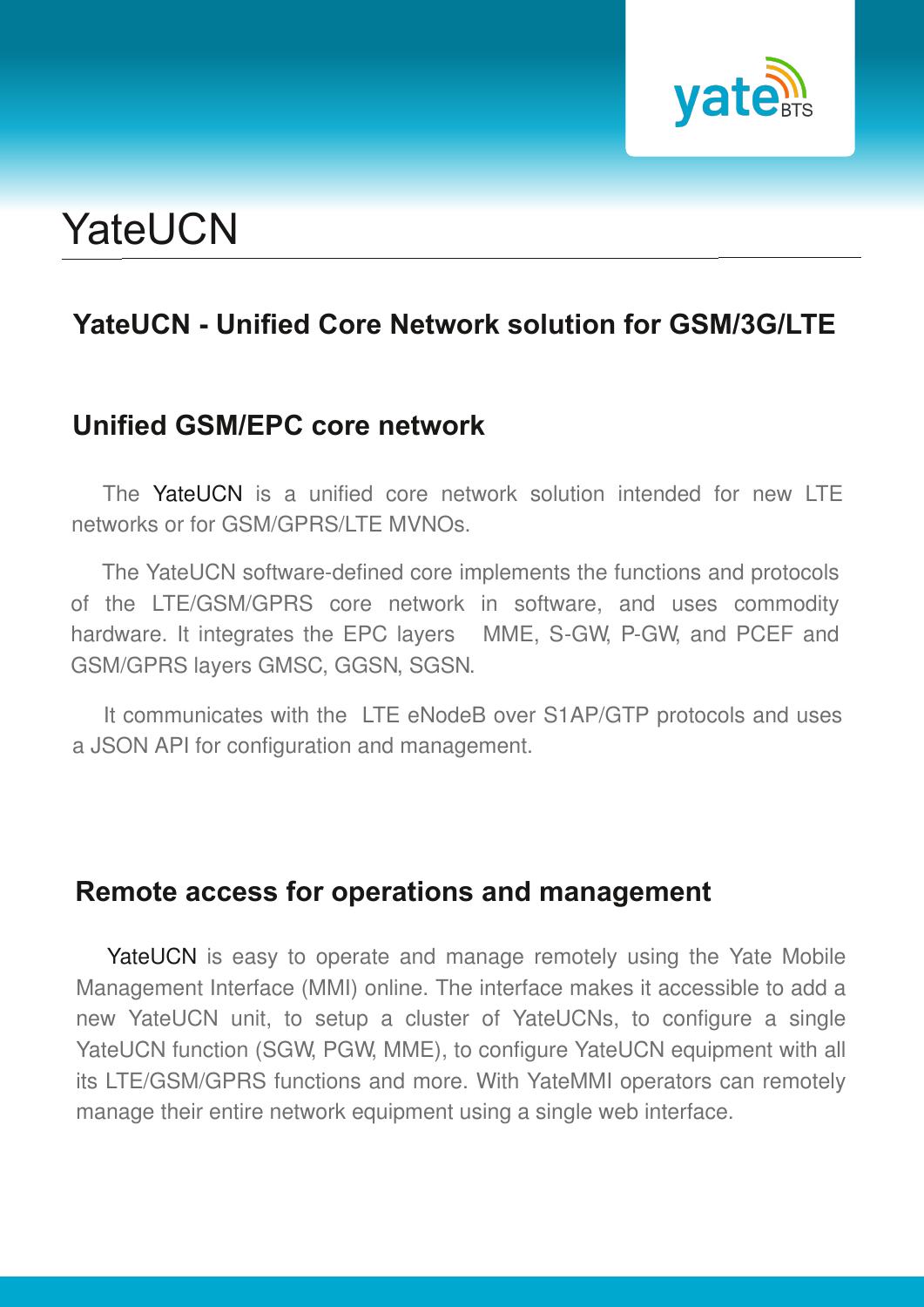### Features & benefits

**√** The YateUCN runs on commodity hardware, allowing for a simplified network architecture

and lower deployment costs.

**√** Enables carriers to deploy LTE networks with reduced initial investment

**√** Allows for scaling as you go. You can add more servers or separate the functionality as more users adopt your service.

**√** Increases network resiliency; in case of equipment failure you can easily configure another

server to take up the functions of the fault node.

**√** Has low idle traffic, which allows transport technologies like satellite

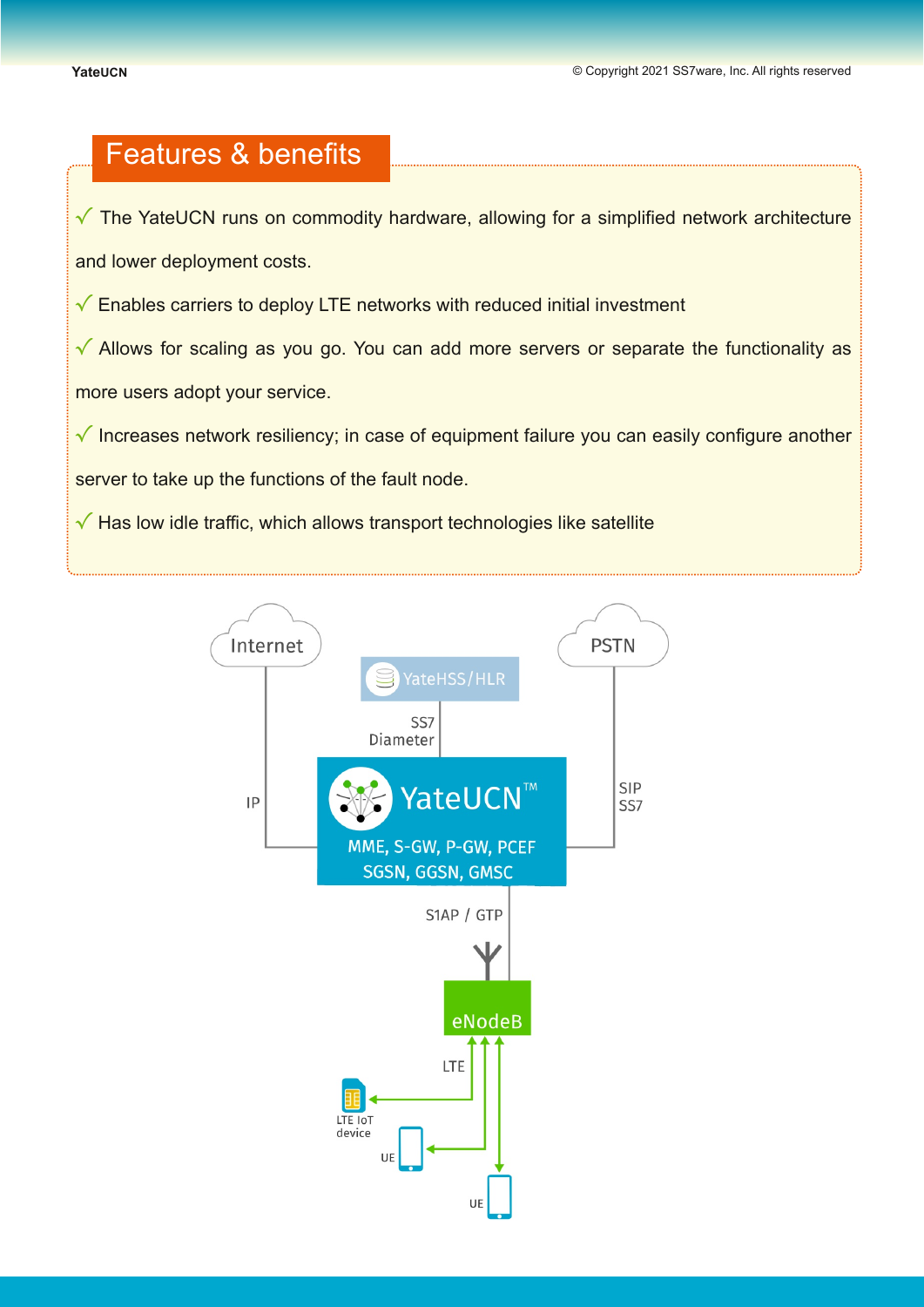| <b>Software Specifications</b> |                                                                                                                                                                                                                                                                                                       |
|--------------------------------|-------------------------------------------------------------------------------------------------------------------------------------------------------------------------------------------------------------------------------------------------------------------------------------------------------|
| <b>SS7 connectivity</b>        | • SIGTRAN, SCTP with CRC checksum<br>· M2UA, M2PA, M3UA<br>• ITU MTP, SCCP, TCAP<br>• ANSI MTP, SCCP<br>• ITU MAP v3<br>• CAMEL phase 2                                                                                                                                                               |
| Voice interconnect             | • SIP and RTP<br>• ISUP using external MGCP gateway                                                                                                                                                                                                                                                   |
| <b>SCCP GTT</b>                | • E.212 (ANSI)<br>• E.214 (ITU) translation table<br>$\cdot$ E.164                                                                                                                                                                                                                                    |
| <b>SGSN/MME</b>                | ETSI MAP v3                                                                                                                                                                                                                                                                                           |
|                                | <b>S1APr11</b>                                                                                                                                                                                                                                                                                        |
|                                | GTP v1                                                                                                                                                                                                                                                                                                |
|                                | Supported operations:<br>• SGSN <-> AuC messages (authentication)<br>• SGSN <-> EIR messages (equipment identification, optional)<br>· SGSN <-> HLR messages (data mobility management,<br>roaming)<br>• SGSN <-> GGSN messages (data session)<br>• ENB <-> SGSN messages (LTE control and user data) |
| <b>SIP</b>                     | · Supported standards (RFC3261)<br>• Registrar function<br>• B2BUA for calls<br>• RTP (RFC3550) with sideband DTMF (RFC2833)<br>• SMS and USSD over IP                                                                                                                                                |